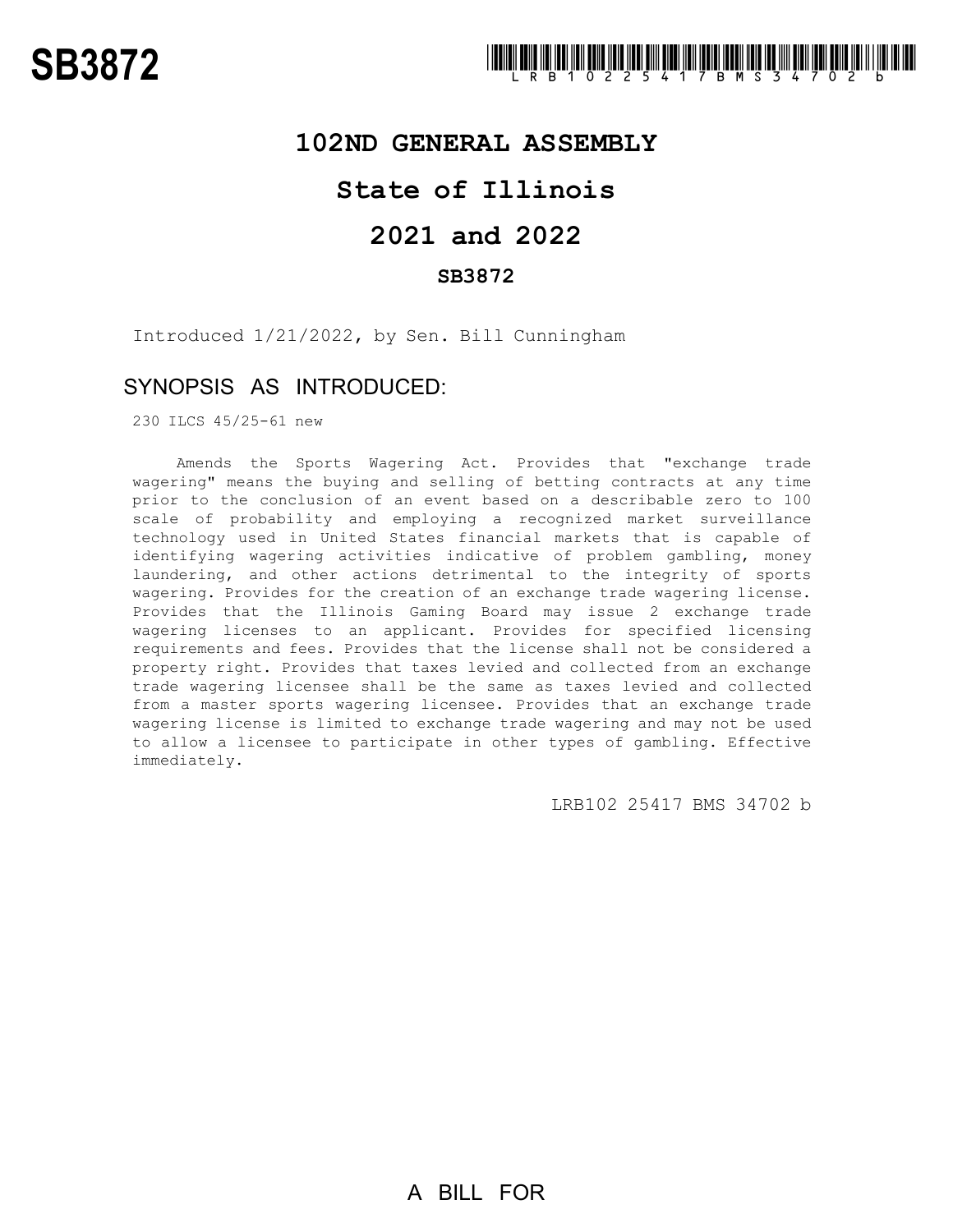AN ACT concerning gaming. 1

#### **Be it enacted by the People of the State of Illinois, represented in the General Assembly:** 2 3

Section 5. The Sports Wagering Act is amended by adding Section 25-61 as follows: 4 5

(230 ILCS 45/25-61 new) Sec. 25-61. Exchange trade wagering license. (a) As used in this Section, "exchange trade wagering" means the buying and selling of betting contracts at any time prior to the conclusion of an event based on a describable zero to 100 scale of probability and employing a recognized market surveillance technology used in United States financial markets that is capable of identifying wagering activities indicative of problem gambling, money laundering, and other actions detrimental to the integrity of sports wagering. (b) The Board may issue 2 exchange trade wagering licenses to an applicant who satisfies the following requirements: (1) is at least 21 years of age; (2) has no criminal background; and (3) demonstrates the level of skill required to operate sports wagering. All plans the applicant presents to the Board shall become a condition of licensure. 6 7 8 9 10 11 12 13 14 15 16 17 18 19 20 21 22 23